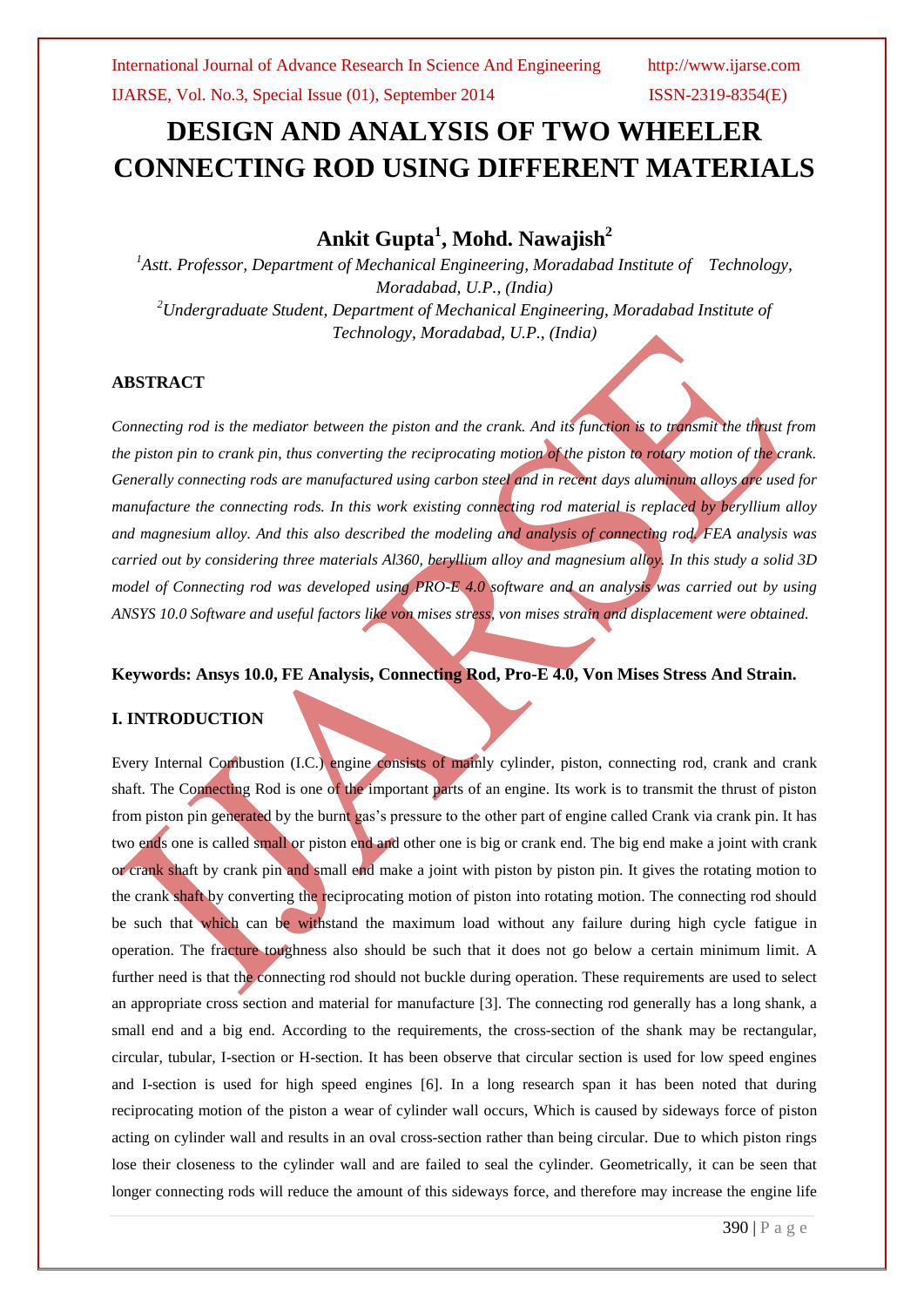## International Journal of Advance Research In Science And Engineering http://www.ijarse.com IJARSE, Vol. No.3, Special Issue (01), September 2014 ISSN-2319-8354(E)

[5]. A connecting rod is one of the most mechanically stressed components in internal combustion engines. There are different types of stresses induced in connecting rod. One of which is axial stress induced by cylinder gas pressure (compressive only) and second one is bending stress caused by centrifugal action and third one is inertial force generated by reciprocation of piston [11]. The connecting rod has a tremendous field of research. In addition to this, vehicle construction led the invention and implementation of quite new materials which are light and meet design requirements. And the optimization of connecting rod had already started as early year 1983 by Webster and his team. There are many materials which can be used in connecting rod for optimization. In modern automotive internal combustion engines, the connecting rods are most usually made of steel for production engines, but can be made of aluminum (for reducing the weight and the ability of absorbing high impact at the expense of durability) or titanium (for a high performance engines) or of cast iron for applications such as motor scooters. In this study three materials Al360, Beryllium alloy 25 and Magnesium alloy have considered for analysis. Tukaram S. Sarkate et al [3], (2013) carried out an analysis to find out an optimum material for connecting rod. The results obtain by FEA for both Aluminum 7068 alloy and AISI 4340 alloy steel are satisfactory for all possible loading conditions. Kuldeep B. et al [4], (2013) described in the study that Weight can be reduced by changing the material of the current Al360 connecting rod to hybrid alfasic composite. Leela Krishna Vegi, Venu Gopal Vegi [5], (2013), demonstrated that the factor of safety (from Soderberg's), stiffness of forged steel is more than the existing carbon steel found and The weight of the forged steel material is less than the existing carbon steel and reported that by using fatigue analysis life time of the connecting rod can be determined. B. Anusha et al [6] (2013)**,** clarified in the paper and concluded that the stress induced in the structural steel is less than the cast iron for the present investigation. Pushpendra kumar Sharma et al [9] (2012), performed the static FEA of the connecting rod using the software and took the advantages of using crackable forged steel (C70) in place of current forging steel for reducing weight of connecting rod. And the software gives a view of stress distribution in the whole connecting rod which gives the information that which parts are to be hardened or given attention during manufacturing stage. Ram bansal [8] et al, in the paper a dynamic analysis was performed on a connecting rod made of aluminium alloy using FEA. The analysis was performed under dynamic to determine the in service loading of the connecting rod and FEA was conducted to find the stress at critical points.

## **II. PROBLEM FORMULATION**

The objective of the present study is to design and analysis of two wheeler connecting rod and to find the best alternative material of connecting rod**.** In the present study beryllium alloys and magnesium alloys have taken in place of currently using materials like aluminum 360 for CAE analysis and a meaningful comparison made among AL360, Beryllium alloy and Magnesium alloy for choosing the alternative of existing material using for manufacture the connecting rod of single cylinder 4 stroke combustion engines. In this work, an analysis is done for aluminium alloy, magnesium alloy and beryllium alloy. Beryllium alloys feature high fatigue strength and resistance to wear, corrosion, galling, and stress relaxation.

#### **III. PROPERTIES OF MATERIALS**

| <b>MATERIAL</b> | DENSITY | YOUNG'S      | <b>POISON</b> |
|-----------------|---------|--------------|---------------|
|                 | Kg/m3   | MODULUS(Gpa) | RATIO         |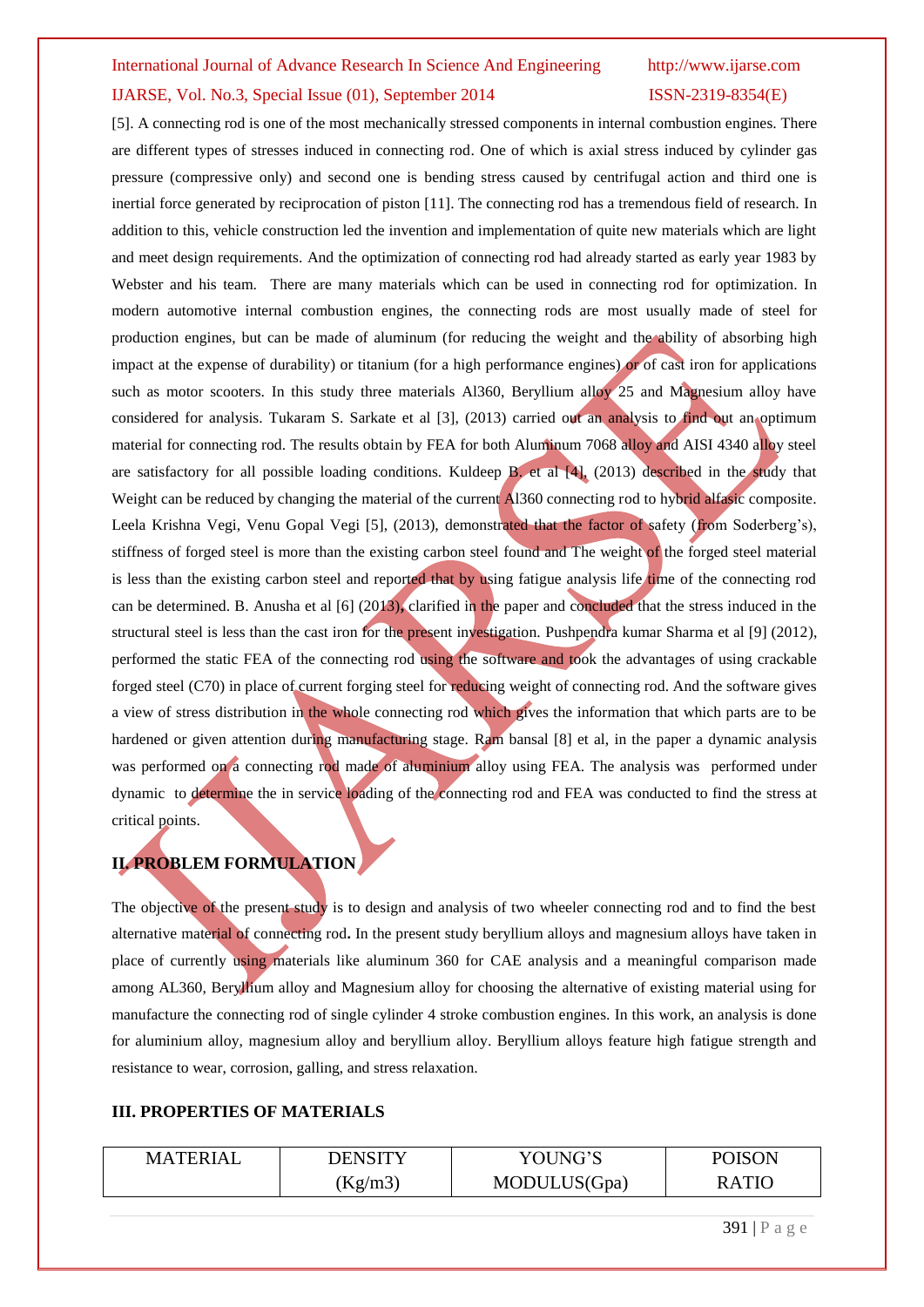## International Journal of Advance Research In Science And Engineering http://www.ijarse.com

IJARSE, Vol. No.3, Special Issue (01), September 2014 ISSN-2319-8354(E)

| Aluminium 360        | 2700 |    | 0.33 |
|----------------------|------|----|------|
| Beryllium (Alloy 25) | 8360 |    | 0.29 |
| Magnesium alloy      | .740 | 4. | 0.35 |

## **IV. ANALYSIS OF CONNECTING ROD**



**Figure 1:** Von mises stress in connecting Figure 2: Von mises strain in connecting rod **rod using al360** using al360









Figure 5: Von mises strain in connecting Figure 6: Displacement in connecting rod using **rod using beryllium alloy beryllium alloy**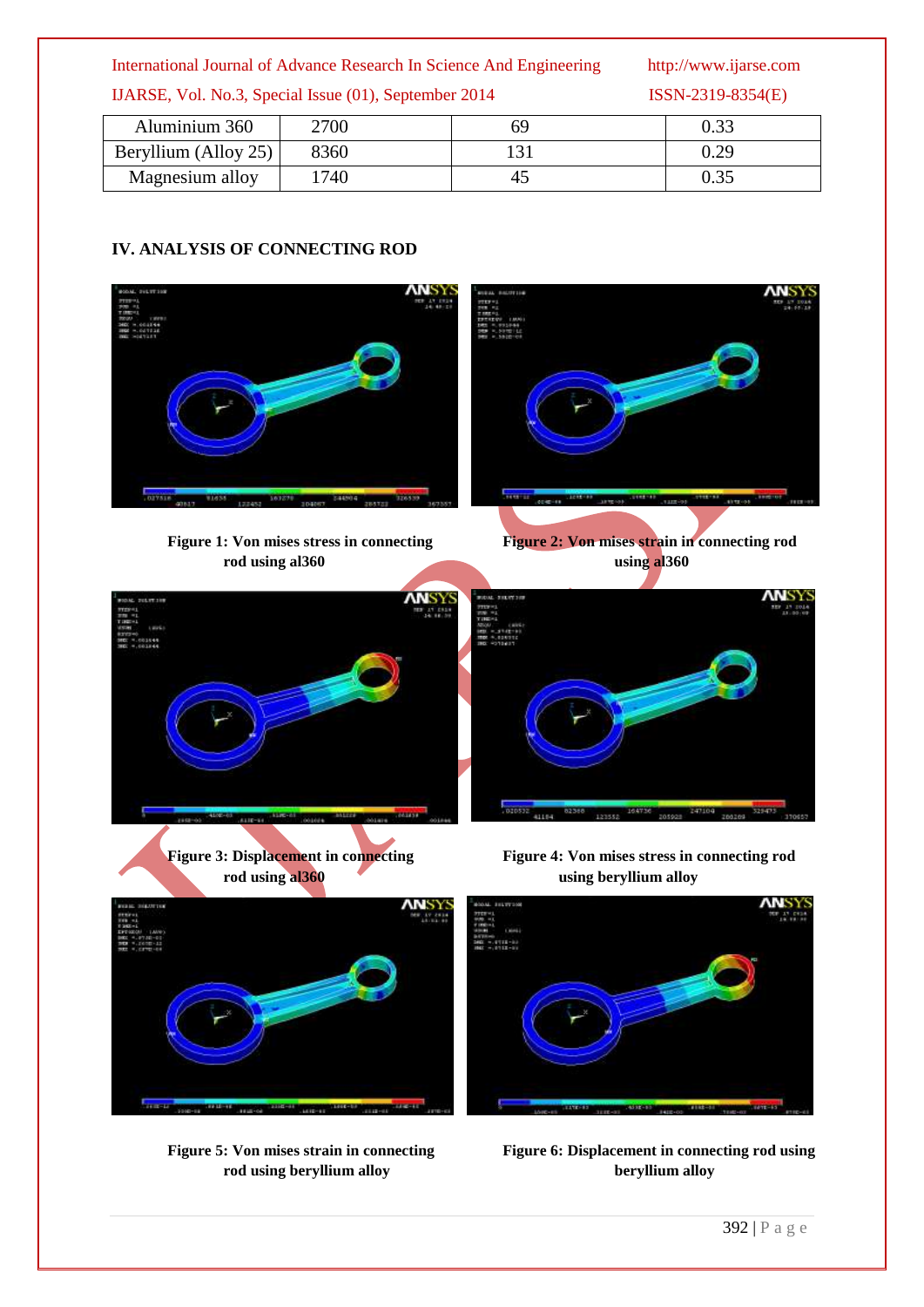

**Figure 12: Max. Displacement For Different Materials**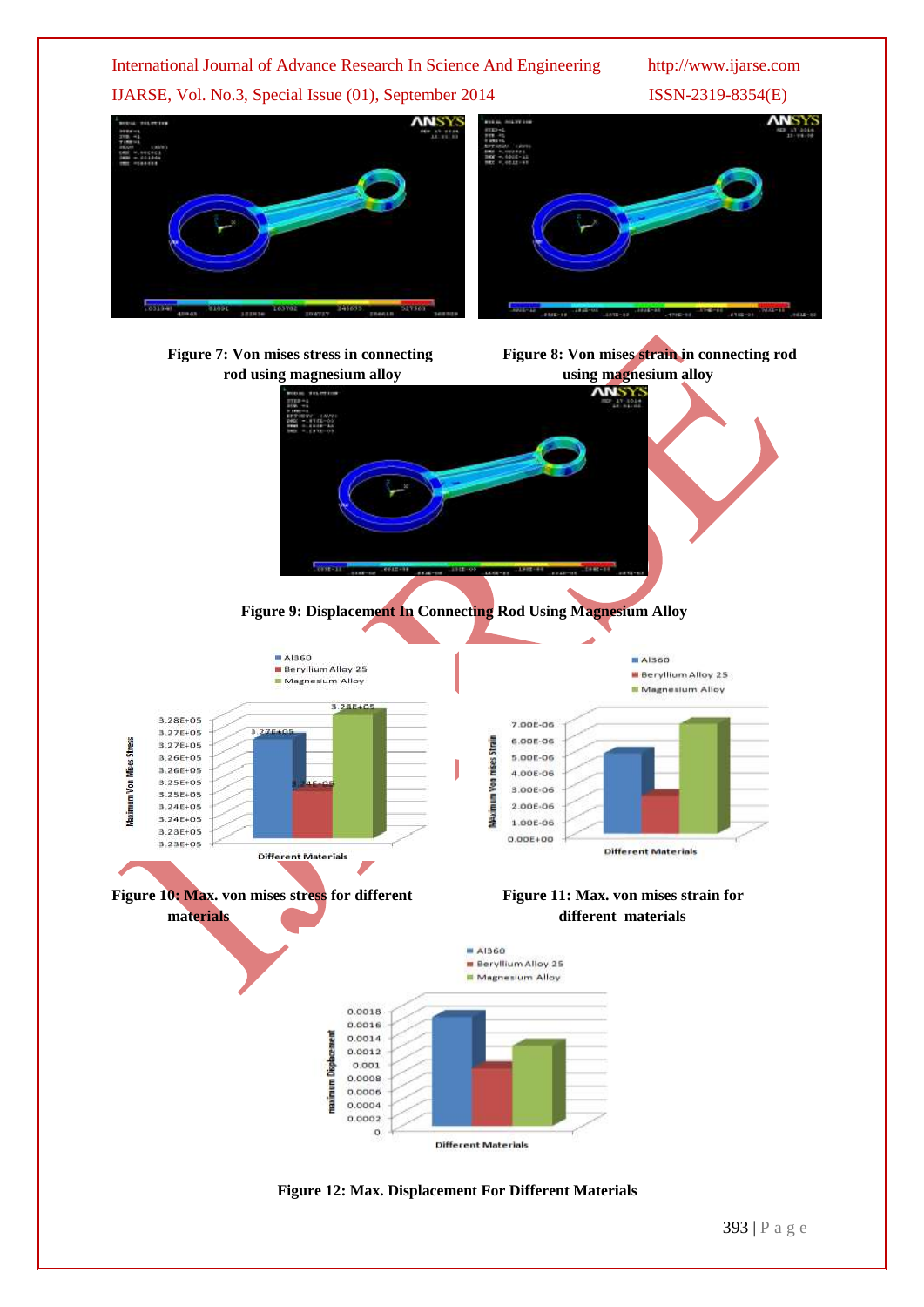It is evident from the Fig.1 that the maximum von mises stress occurs at the piston end of the connecting rod is 32.64E4 Mpa and minimum stress occurs at the crank end of the connecting rod is 0.275 Mpa for Al360.It is also evident from the Fig.2 that the maximum von mises strain occurs at the piston end of the connecting rod is 0.49E-5 and minimum strain occurs at the crank end of the connecting rod is 0.50E-12 for Al360.It is noticeable from the Fig.3 that the maximum displacement occurs at the piston end of the connecting rod is 0.1629E-2 and minimum displacement occurs at the crank end of the connecting rod is 0 for Al360. It is cleared from the Fig.4 that the maximum von mises stress occurs at the piston end of the connecting rod is 32.44E4 Mpa and minimum stress occurs at the crank end of the connecting rod is 0.0205 Mpa for Beryllium (alloy 25). It is also cleared from the Fig.5 that the maximum von mises strain occurs at the piston end of the connecting rod is 0.23E-5 and minimum strain occurs at the crank end of the connecting rod is 0.20E-12 for Beryllium (alloy 25).It is mentioned from the Fig.6 that the maximum displacement occurs at the piston end of the connecting rod is 0.86E-3 and minimum displacement occurs at the crank end of the connecting rod is 0 for Beryllium(alloy 25). It is well known from the Fig.7 that the maximum von mises stress occurs at the piston end of the connecting rod is 32.75E4 Mpa and minimum von mises stress occurs at the crank end of the connecting rod is 0.0319 Mpa for Magnesium alloy. It is also known From the Fig.8 that the maximum von mises strain occurs at the piston end of the connecting rod is 0.67E-5 and minimum strain occurs at the crank end of the connecting rod is 0.89E-12 for Magnesium alloy. It is evident from the Fig.9 that the maximum displacement occurs at the piston end of the connecting rod is 0.20E-5 and displacement occurs at the crank end of the connecting rod is 0.203E-12 for magnesium alloy.

## **VI. CONCLUSIONS**

By checking and comparing the above results it has been noticed that Beryllium alloy is the best suitable material for connecting rod of two wheeler vehicle. In the present study, the prime concern is to find the best suitable material for connecting rod. It is noteworthy that the economic aspect has not been incorporated in the present study. In the view of above discussion, following conclusion can be made.

- (A) Maximum von mises stress, Maximum von mises strain and Maximum displacement are minimum in connecting rod of Beryllium alloy in comparison of rest of two materials.
- (B) It has been prove that connecting rod should have minimum shaky behavior which causes the vibration, otherwise engine may fail. It can be noticed from the figure 12 that maximum displacement is minimum only in beryllium alloy. Which represents that beryllium alloy has the minimum shacking behavior.
- (C) Maximum stress, maximum strain and maximum displacement occur at the piston end of the connecting rod.
- (D) Connecting rod design is safe for beryllium alloy based on the ultimate strength.
- (E) Comparing the different results obtained from the analysis, it can be concluded that the stress induced in the Beryllium alloy is less than other for the present investigation. Here beryllium alloy can be used for production of connecting rod for long durability.